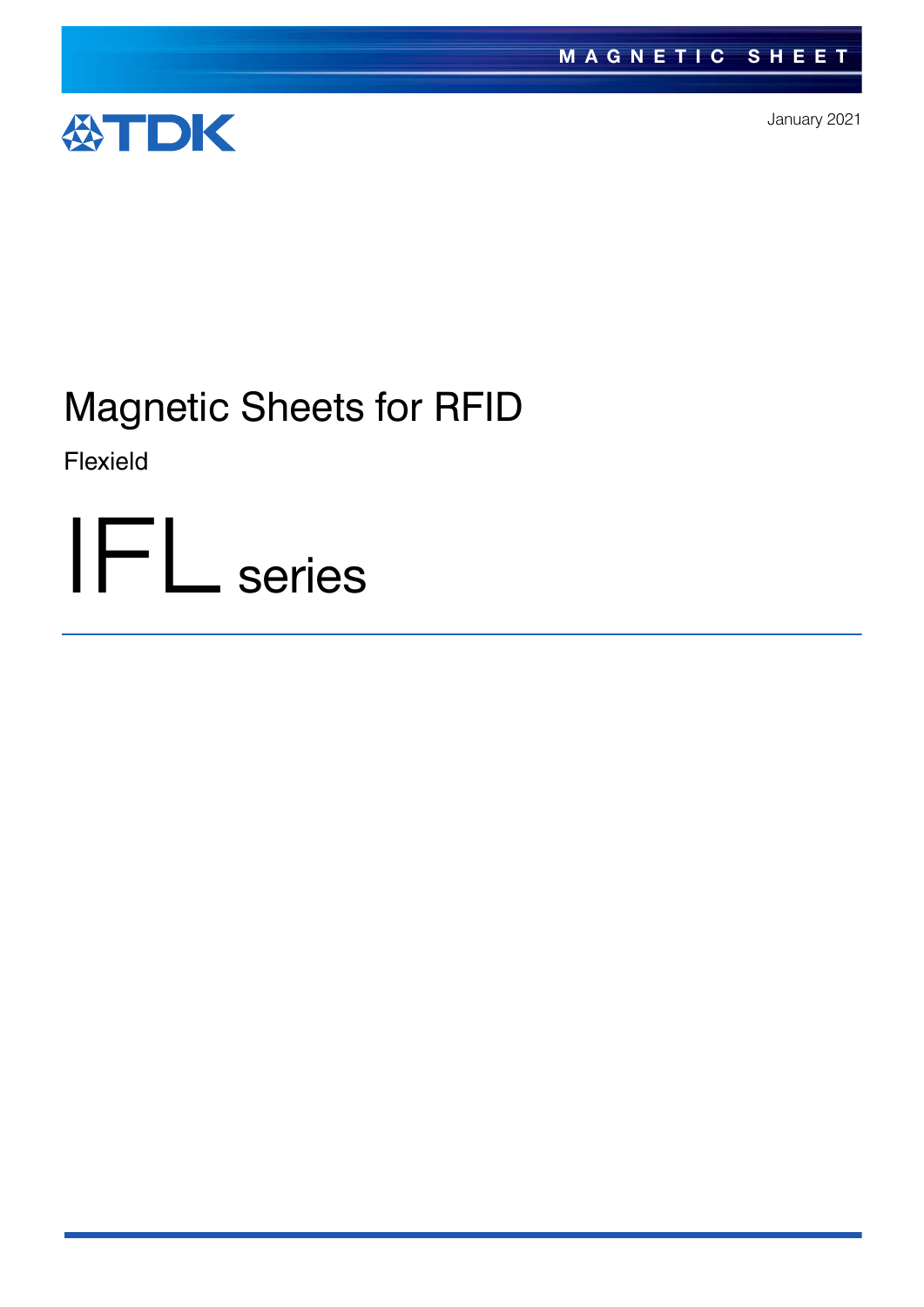## **Magnetic Sheets for RFID**

**Flexield**

# **Overview of IFL Series**

#### **FEATURES**

- $\bigcirc$  High permeability (u') and low magnetic loss (u'') materials up to 13.56MHz
- $\bigcirc$  Multiple materials and thickness available to optimize coil Quality (Q) factor
- $\bigcirc$  High flexibility which allows sheets to easily be formed to desired shape
- $\bigcirc$  Non conductive surface allows for metal coils to be directly applied to magnetic sheet
- O Protects system from metal objects located directly behind coils
- Available on a roll or in sheet form

#### **APPLICATION**

- Improving antenna reception performance and sensitivity in RFID readers/writers
- $\bigcirc$  Isolation of magnetic field in metal smart cards and tags
- $\bigcirc$  NFC transmitters and receivers
- O Shielding for low power magnetic resonance wireless power transfer systems

#### **STANDARD SHAPE LIST**

| <b>Material</b> | <b>Magnetic layer</b> | <b>Sheet</b>       | <b>Roll dimensions</b> |               |  |
|-----------------|-----------------------|--------------------|------------------------|---------------|--|
| name            | thickness<br>(mm)     | dimensions<br>(mm) | Width<br>(mm)          | Length<br>(m) |  |
| IFL04           | 0.050                 |                    | 300                    | 100           |  |
|                 | 0.100                 | 300X200            |                        |               |  |
|                 | 0.200                 |                    | Non-STD*               | Non-STD*      |  |
| IFL05K          | 0.050                 |                    | 300                    | 100           |  |
|                 | 0.100                 | 300X200            |                        |               |  |
|                 | 0.200                 |                    | Non-STD*               | Non-STD*      |  |

Please contact us for details



RoHS Directive Compliant Product: See the following for more details related to RoHS Directive compliant products. http://product.tdk.com/en/environment/rohs/

t Please be sure to request delivery specifications that provide further details on the features and specifications of the products for proper and safe use. Please note that the contents may change without any prior notice due to reasons such as upgrading.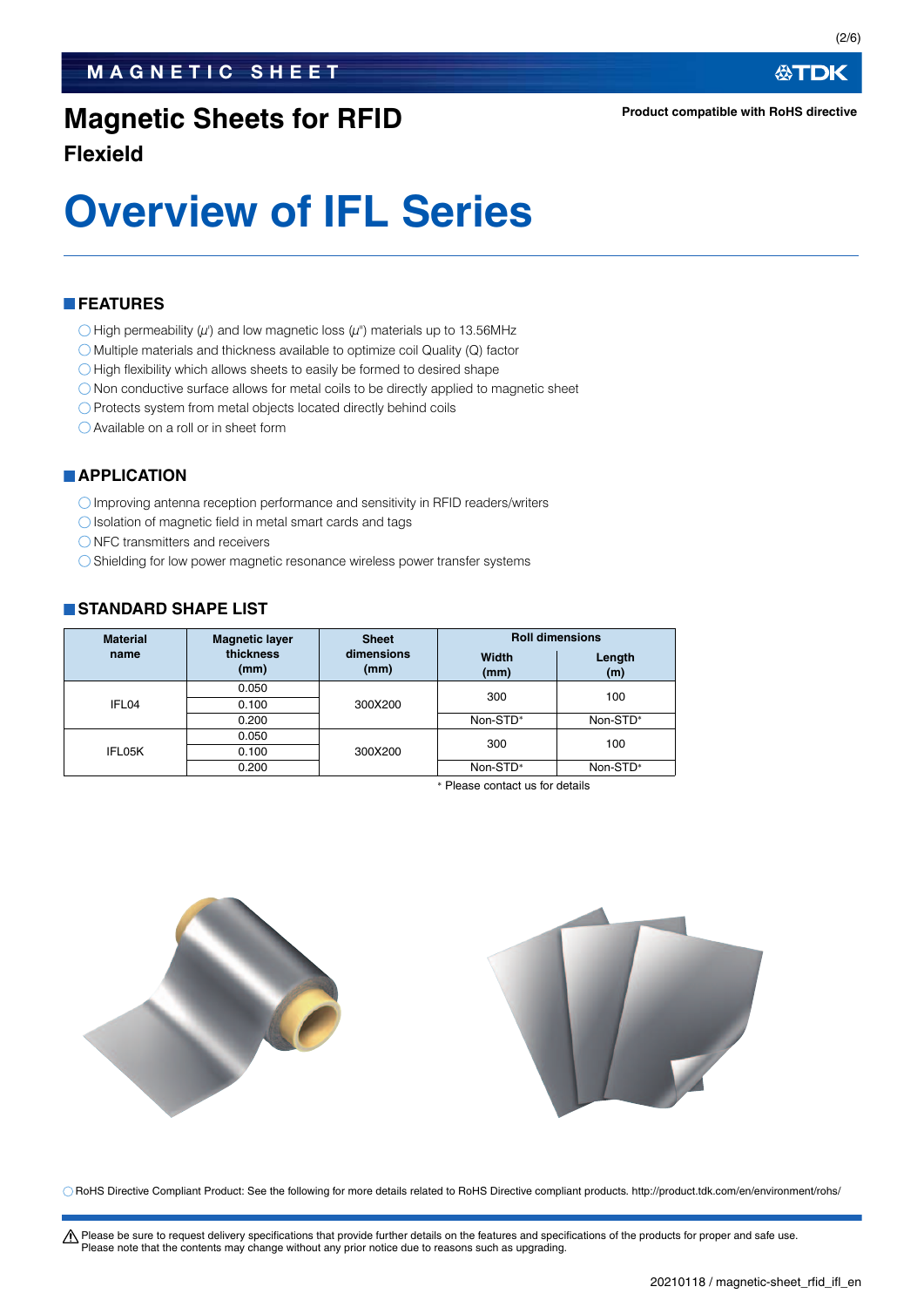## **IFL series for RFID Sheet Type**

#### **PART NUMBER CONSTRUCTION**



#### **STANDARD PART NUMBER LIST**

| <b>Material</b><br>name | <b>Sheet</b><br>dimensions<br>(mm) | <b>Magnetic layer</b><br>thickness<br>(mm) | <b>Total</b><br>thickness<br>(mm)typ. | Part number         |
|-------------------------|------------------------------------|--------------------------------------------|---------------------------------------|---------------------|
|                         |                                    | 0.050                                      | 0.060                                 | IFL04-050NB300X200  |
| IFL04                   | 300X200                            | 0.100                                      | 0.110                                 | IFL04-100NB300X200  |
|                         |                                    | 0.200                                      | 0.240                                 | IFL04-200ND300X200  |
|                         |                                    | 0.050                                      | 0.060                                 | IFL05K-050NB300X200 |
| IFL05K                  | 300X200                            | 0.100                                      | 0.110                                 | IFL05K-100NB300X200 |
|                         |                                    | 0.200                                      | 0.240                                 | IFL05K-200ND300X200 |

Please be sure to request delivery specifications that provide further details on the features and specifications of the products for proper and safe use.<br>Please note that the contents may change without any prior notice d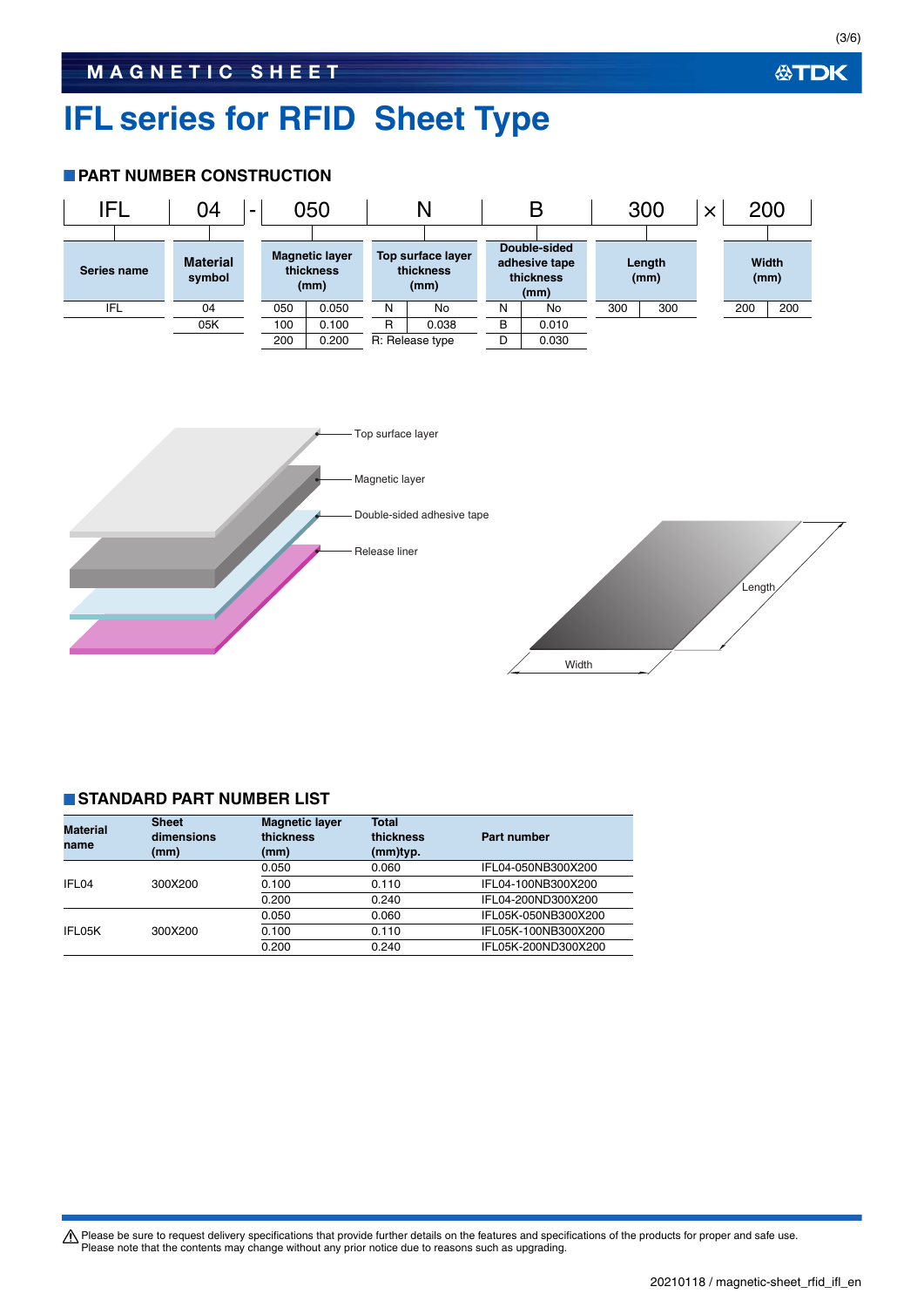### **MAGNETIC SHEET**

## **IFL series for RFID Roll Type**

#### **PART NUMBER CONSTRUCTION**



#### **STANDARD PART NUMBER LIST**

| <b>Material</b><br>name | <b>Roll dimensions</b> |               | <b>Magnetic layer</b> | <b>Total</b>          |                     |
|-------------------------|------------------------|---------------|-----------------------|-----------------------|---------------------|
|                         | Width<br>(mm)          | Length<br>(m) | thickness<br>(mm)     | thickness<br>(mm)typ. | Part number         |
| IFL04                   |                        | 100           | 0.050                 | $0.088*$              | IFL04-050RN1HRX300  |
|                         | 300                    |               | 0.100                 | $0.138*$              | IFL04-100RN1HRX300  |
|                         |                        |               | 0.050                 | 0.060                 | IFL04-050NB1HRX300  |
|                         |                        |               | 0.100                 | 0.110                 | IFL04-100NB1HRX300  |
|                         |                        |               | 0.050                 | $0.088*$              | IFL05K-050RN1HRX300 |
| IFL05K                  | 300                    | 100           | 0.100                 | $0.138*$              | IFL05K-100RN1HRX300 |
|                         |                        |               | 0.050                 | 0.060                 | IFL05K-050NB1HRX300 |
|                         |                        |               | 0.100                 | 0.110                 | IFL05K-100NB1HRX300 |

Note : Including top surface layer

Please be sure to request delivery specifications that provide further details on the features and specifications of the products for proper and safe use.<br>Please note that the contents may change without any prior notice d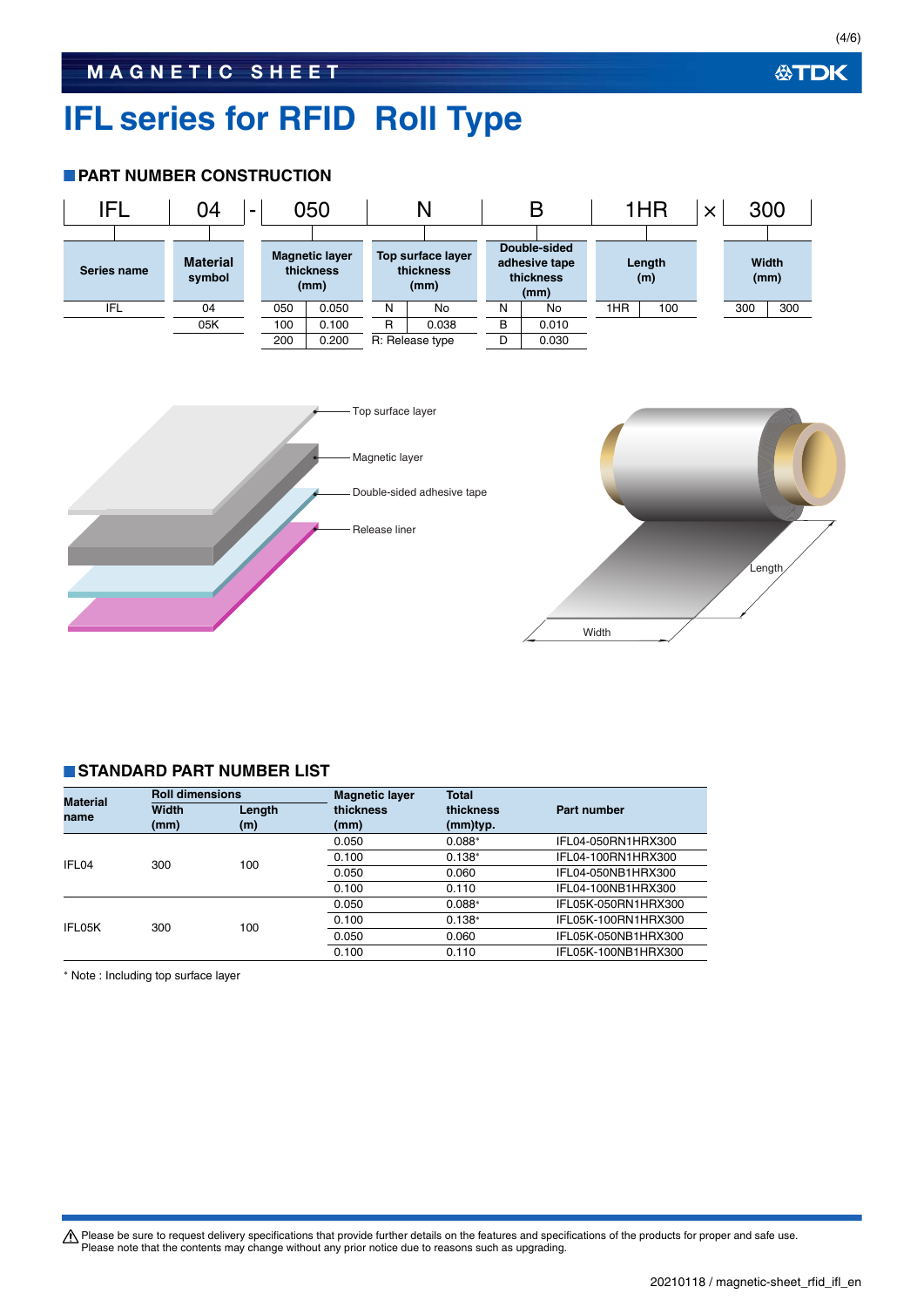## **IFL Series for RFID**

#### **MATERIAL CHARACTERISTIC**

#### **MATERIAL CHARACTERISTIC SPECIFICATION TABLE**

| <b>Material</b><br>name | <b>Relative permeability</b><br><b>Tat 13.56MHz1</b> |     | <b>Surface</b><br>Thermal<br>resistivity<br>conductivity | <b>Saturated magnetic</b><br>flux density | Curie<br>temperature | <b>Relative</b><br><b>Permittivity</b> | <b>Operating</b><br>temperature |               |                |
|-------------------------|------------------------------------------------------|-----|----------------------------------------------------------|-------------------------------------------|----------------------|----------------------------------------|---------------------------------|---------------|----------------|
|                         | u                                                    |     | u'/u"                                                    | $(\Omega/\text{sq.})$ typ.                | $(W/m \cdot K)$      | (mT)                                   | (°C)                            | (at 1MHz)typ. | $(^{\circ}C)$  |
| IFL04                   | 40                                                   | 0.8 | 50                                                       | 10M                                       | .5                   | 100 [H=1194A/m]                        | > 500                           | 1450          | $-40$ to $+85$ |
| IFL05K                  | 50                                                   |     | 38                                                       | 10M                                       | 1.5                  | 150 [H=1194A/m]                        | > 500                           | 1500          | $-40$ to $+85$ |

#### **RELATIVE PERMEABILITY**



Please be sure to request delivery specifications that provide further details on the features and specifications of the products for proper and safe use.<br>Please note that the contents may change without any prior notice d